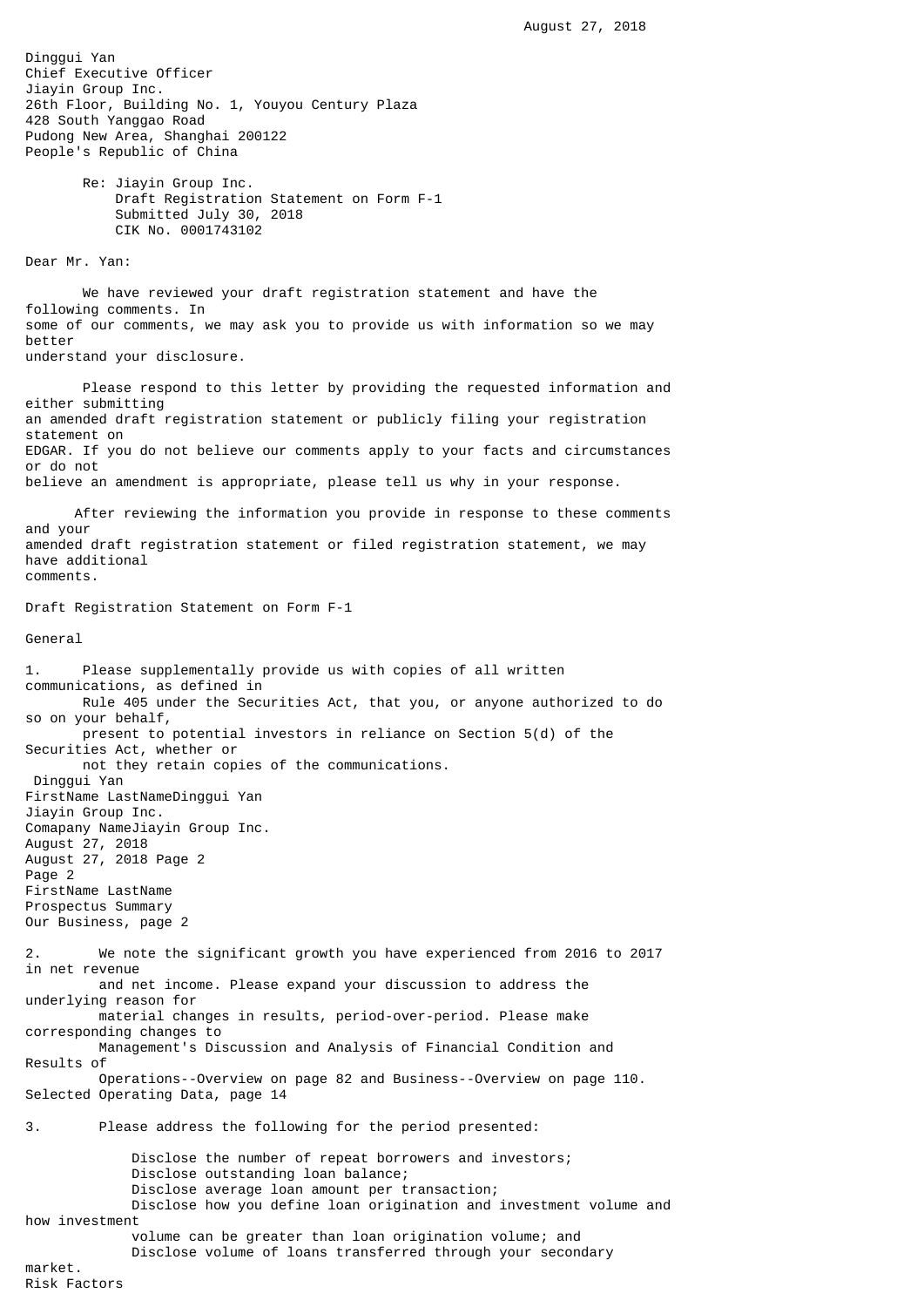4. Please revise to provide a risk factor which addresses the potential impact on the Company's operating results (e.g. revenues and profitability) and financial condition as a result of the pricing adjustments made in December of 2017 to ensure the APR charged on all loans does not exceed 36%. 5. We note your risk factor on page 23 in which you discuss that your borrowers may subsequently take on additional debt and you cannot determine whether borrowers have outstanding loans through other individual finance marketplaces which creates the risk that borrowers may borrow additional money to pay off your loans or vice versa. Please enhance your disclosure to address increasing household and or consumer debt in China and the implications to your business and financial results. If our practice is deemed to violate any PRC laws and regulations..., page 16 6. Please expand this risk factor to explicitly address how you comply with the prohibition against facilitating loans without a designated purpose. We have limited experience managing our investor assurance program..., page 26 Please tell us why this risk factor is necessary given your disclosure elsewhere that you ceased operating an investor assurance program in April 2018. Dinggui Yan FirstName LastNameDinggui Yan Jiayin Group Inc. Comapany NameJiayin Group Inc. August 27, 2018 August 27, 2018 Page 3 Page 3 FirstName LastName Risks Relating to This Offering and our American Depositary Shares Certain existing shareholders have substantial influence over our company..., page 61 8. We note your disclosure in the section headed Principal Shareholders on page 152 that your sole director and chief executive officer, Dinggui Yan, currently beneficially owns 85% of your ordinary shares and that no other officer owns more than 1% of your shares. In light of this, please revise this risk factor to specifically address Mr. Yan's interest in the company. If you expect Mr. Yan to beneficially own 50% or more of your ordinary shares immediately following the offering, please revise to reflect that the company is a controlled company. Use of Proceeds, page 66 9. Please revise your disclosure to show the estimated net amount of the proceeds broken down into each principal intended use thereof. Refer to Item 3.C.1 of Form 20-F for guidance. Non-GAAP Measures, page 80 10. We note your presentation of Adjusted net income/(loss) adding back share-based compensation expenses. Please revise to disclose the share-based compensation expenses net of tax in order to arrive at adjusted net income (loss) for the periods presented. Credit Performance, page 84 11. We note that you currently offer three online standard loan products, various offline standard products and non-standard loan products to borrowers. Please disclose if and how your delinquency trends are impacted differently by these products. Investor Assurance Program, page 93

12. You state that you have established an investor assurance program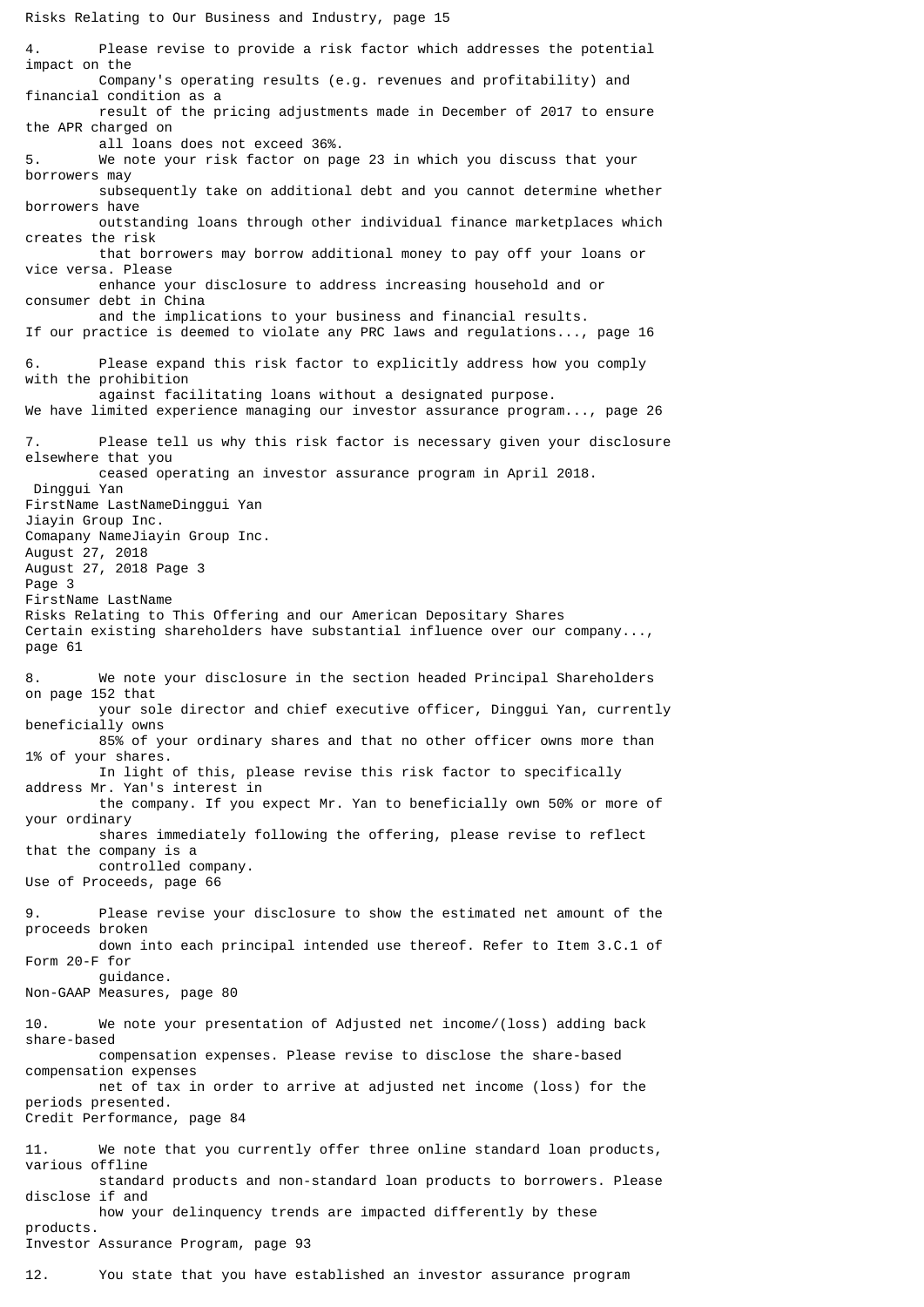which is primarily in the form of a risk reserve fund contributed by borrowers to repay investors in your market place for loans that were past due. Please address the following: Considering that as of April 2018 you no longer operate your investor assurance program, please revise your disclosures here and throughout the registration statement accordingly; Disclose the impact to the consolidated financial statements, and related operating metrics of not utilizing the risk reserve fund to mitigate credit risk, including the impact to loan investors and your ability to attract new and recurring loan investors; Disclose how the weighted average remaining term under the investor program is 24.8 and 13.9 months as of December 31, 2016 and 2017 considering that your three Dinggui Yan FirstName LastNameDinggui Yan Jiayin Group Inc. Comapany NameJiayin Group Inc. August 27, 2018 Page 4 August 27, 2018 Page 4 FirstName LastName standard loan products have a term of 12 months; and Disclose as of March 31 and June 30, 2018 and the date of the prospectus, the outstanding loan balance of loans covered by the investor assurance program, the remaining weighted average loan term and investor assurance program liability. Results of Operations Year Ended December 31, 2017 Compared to Year Ended December 31, 2016 Net Revenue, page 97 13. Disaggregate loan facilitation and post-origination services by product as described on page 121 to increase transparency into your revenue trends. Sales and Marketing Expenses, page 97 14. Please revise to disclose in greater detail the nature of the sales and marketing expenses and the specific reasons for the individual expense increases from 2016 to 2017. This discussion should also include disclosing the acquisition costs incurred for both new and returning borrowers and investors during these periods. Liabilities from Investor Assurance Program and Other Guarantee Liabilities, page 99 15. You state that the increase in liabilities from investor assurance program at December 31, 2017 from December 31, 2016 was in line with the increase in loan origination volume. We note that loan origination volume increased 39% from December 31, 2016 to December 31, 2017 and that your investor assurance liabilities increased 68% for that same period. Additionally we note that your accumulated loss rate declined from 20.3% at December 31, 2016 to 13.4% at December 31, 2017 despite the overall increase in delinquency rates during 2017 as reflected in your delinquency rate by vintage and delinquency rate by balance metrics on pages 85 and 86. Please expand your discussion to address in greater granularity, the apparent inconsistencies, including the impact of the payout time frame of losses on liabilities from the investor assurance program. Liquidity and Capital Resources, page 99 16. Please explain in greater detail how you plan to fund payouts related to your investor assurance program of RMB 3,017,124 and other guarantee liabilities of

RMB 701,228 as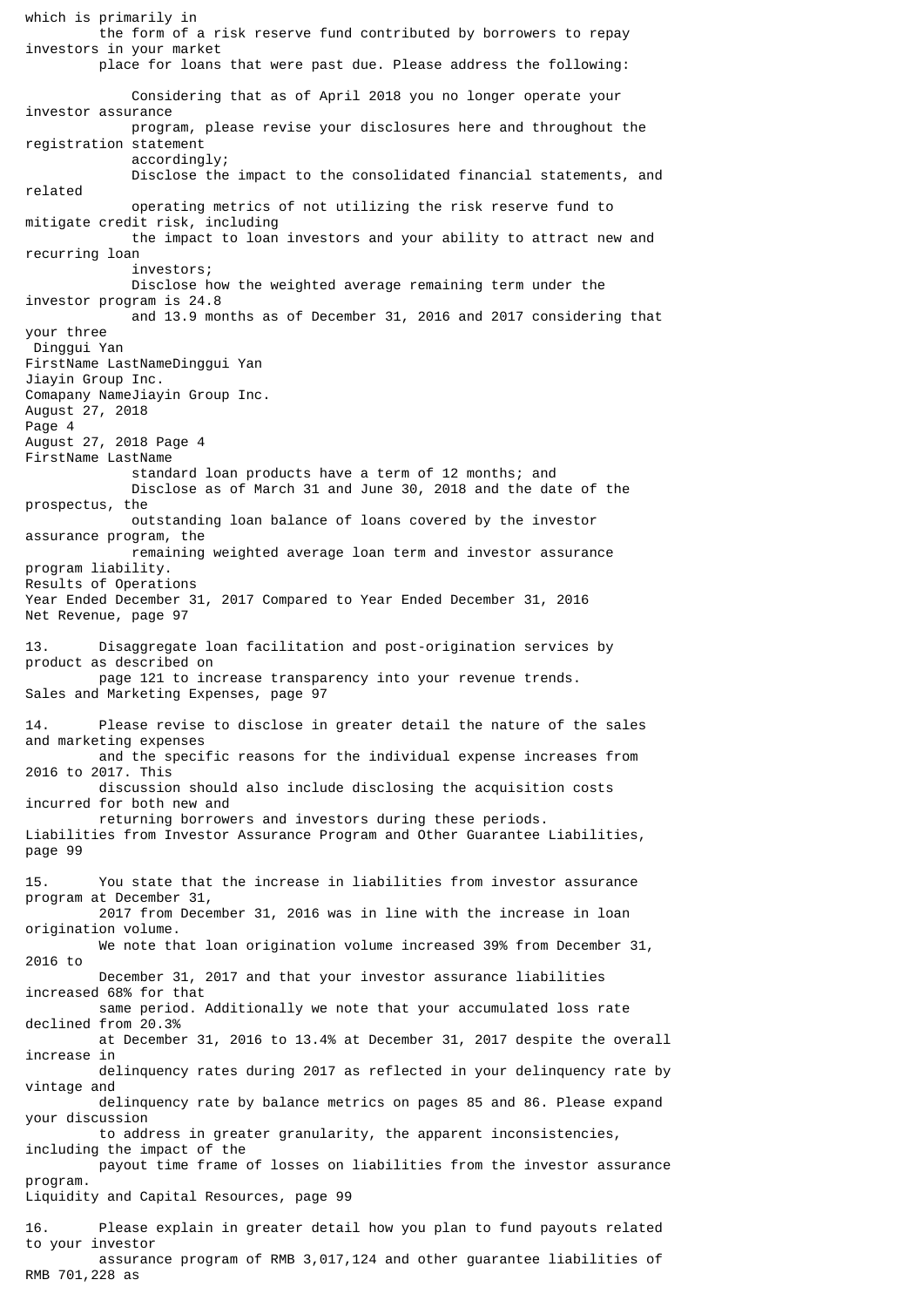of December 31, 2017 given the cash and restricted cash balances. Business Our Borrowers and Loan Products Offered to Borrowers Target Borrowers, page 119 17. Please revise the second paragraph under this section to also disclose the number of borrowers you had in 2016 and the corresponding percentage change from 2016 to 2017. Dinggui Yan FirstName LastNameDinggui Yan Jiayin Group Inc. Comapany NameJiayin Group Inc. August 27, 2018 August 27, 2018 Page 5 Page 5 FirstName LastName Loan Products offered to Borrowers, page 120 18. You state that you generally allow no more than one outstanding loan to one borrower at any time. Please clarify the circumstances in which you would allow more than one outstanding loan and how this impacts your underwriting process. Management's Discussion and Analysis of Financial Condition and Results of Operations Evolvement of our product mix, page 121 19. We note the weighted average APR for the online standard loan products increased significantly in 2017 compared to 2016. Please revise to provide a discussion addressing the reasons for the increase in 2017. In addition, in light of the requirements that the APR of loan products should not exceed 36% and the changes that resulted in the pricing adjustments for all loan products in December 2017, provide a discussion which addresses the expected impact on your business, results of operations and financial condition. Credit Assessment Model, page 125 20. You state that as part of your credit assessment/score card module, you assign credit scores to borrowers. Please disclose the credit scores assigned to outstanding loans for the periods presented along with related credit score definition, including the likelihood of loss. Our Technology and IT Infrastructure Data security, page 128 21. Please substantiate how you can assure investors that any suspicious activity will be detected. Alternately, please revise to qualify this statement. Notes to the Consolidated Financial Statements Note 2. Summary of Significant Accounting Policies (k) Investor Assurance Program, page F-14 22. You state that default payments to investors can only be made from the investor assurance program when there are sufficient funds available, that your obligation is limited to the amount of the restricted cash at any point in time and you are obliged to compensate investors once the restricted cash balance is replenished again from contributions of future borrowers. Considering that as of April 2018 you no longer operate your investor assurance program, clarify your obligations beyond April 2018, including how the liabilities of the investor assurance program as of December 31, 2017 will be funded. 23. Disclose how you consider updated borrowers credit metrics and how this information is considered in your estimate of the investor assurance liability subsequent to inception. Refer to ASC 310-10-50-9. Dinggui Yan FirstName LastNameDinggui Yan Jiayin Group Inc.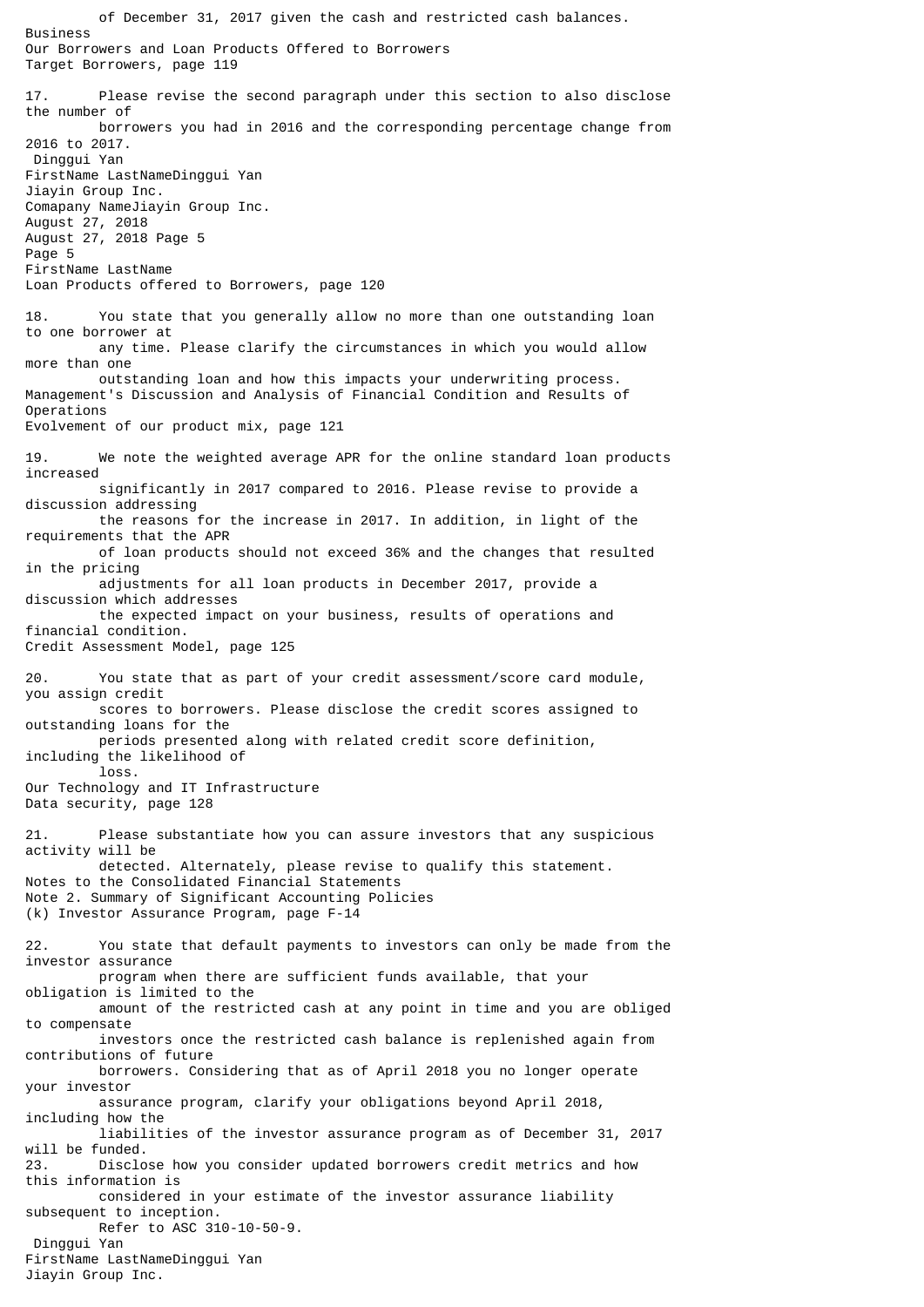Comapany NameJiayin Group Inc. August 27, 2018 Page 6 August 27, 2018 Page 6 FirstName LastName (o) Revenue Recognition, page F-17 24. You disclose that although you provide loan facilitation services at loan inception and provide guarantee services and post-origination services over the term of the loan, the fees are contingent upon actual payment from the borrowers and thus the revenue is contingent and becomes determinable when payment is received. As a result you recognize revenue upon collection of all fees. Please address the following: Provide us with a copy of the multilateral contract between you, the borrower and investor for services provided; Tell us your basis for collecting fees not contractually agreed upon; Please cite for us the authoritative guidance to support the recognition of revenues net of customer credit risk; and Disclose when loan facilitation service fees, investor assurance program fees and post origination service fees are due from the borrower based on the terms of the underlying contract. Incentives to Investors, page F-19 25. Disclose the amount of incentives provided to both new and returning investors for the periods presented. (v) Income (loss) per share, page F-21 26. Disclose your basis for calculating diluted income per share using the two-class method. Note. 3 Assets From Investor Assurance Program, page F-24 27. You state that at each reporting date that for the investor assurance asset, you estimate the future cash flows and assess whether there is any indicator of impairment. If the carrying amounts of the asset from investor assurance program exceeds the expected cash to be received, an impairment loss is recorded for the asset not recoverable and is reported in the statements of comprehensive income (loss). Disclose whether you recognized any impairment for periods presented, and if not the circumstances that result in the collection of 100% of the fees despite payment defaults. 28. Please disaggregate the investor assurance assets rollforward by product. Note 5. Liabilities From Investor Assurance Program, page F-25 29. Please address the following: Disaggregate the investor assurance liability rollforward by product; Provide us with the journal entries you recognize at inception; Dinggui Yan Jiayin Group Inc. August 27, 2018 Page 7 Disclose where you recognize the difference between the asset from the investor assurance program arising from new business and the liability arising from new business and or the contingent component of the guarantee liability at inception; Disclose the outstanding loan balance, remaining weighted average contractual term and expected loss rates of the related underlying loans for the periods presented. Refer to ASC 460-10-50-4. Reconcile the outstanding loan balance to the maximum potential undiscounted future